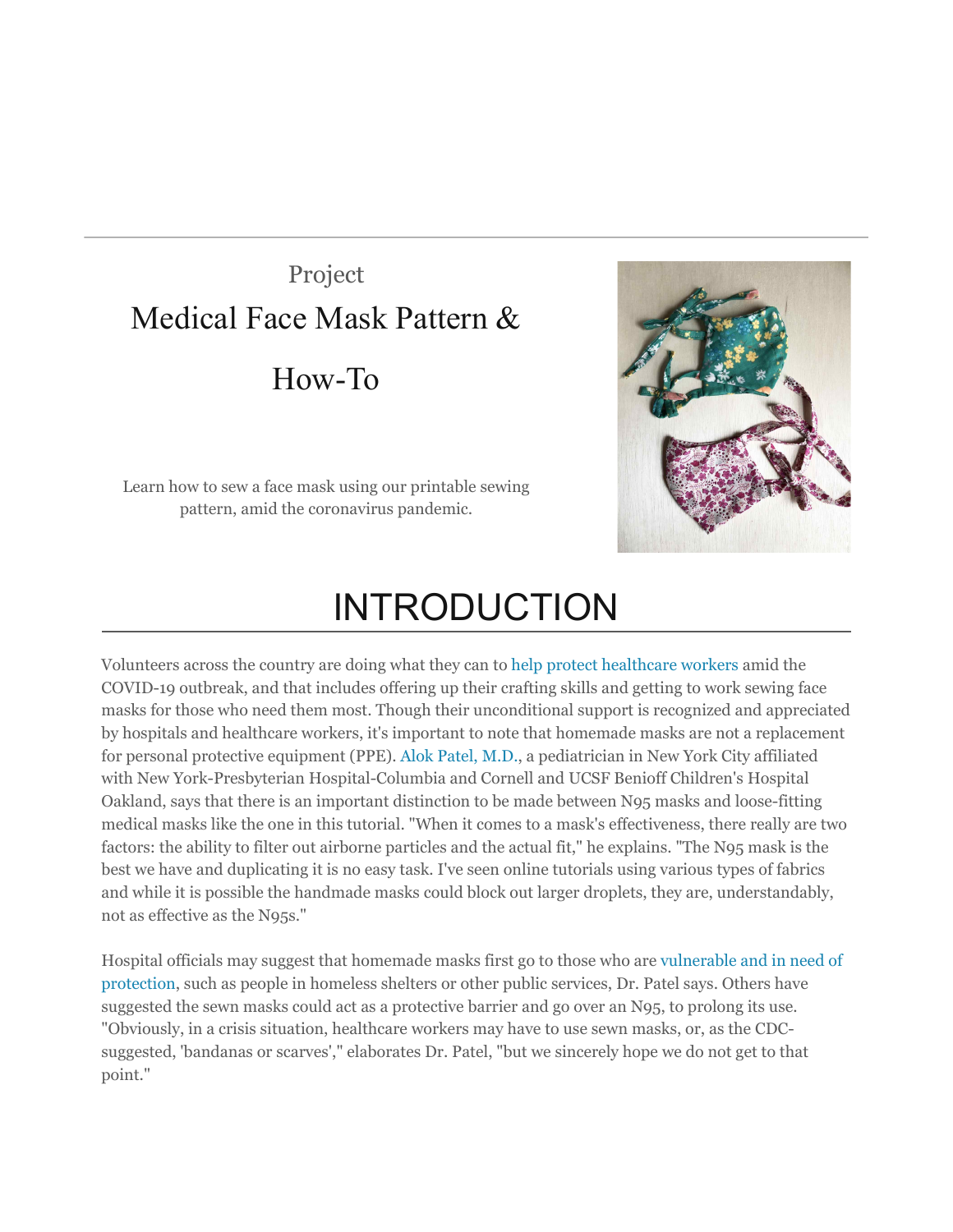If volunteer groups wish to band together in sewing masks or craft stores wish to host seminars or workshops, Dr. Patel advises they practice social distancing by meeting virtually. And preventative measures must still be implemented: Wash your hands properly and sanitize your home in order to minimize your exposure to illness.

"In the end, our PPE shortage needs to be addressed at the federal level and manufacturing needs to be prioritized," says Dr. Patel. "Nonetheless, this gesture from thousands of Americans is both comforting and inspiring—it's a reminder that we're all in this fight together."

Update: As of April 3, 2020, the CDC is recommending that everyone should wear a cloth face covering in public settings to help slow the spread of COVID-19. Visit cdc.gov for further information about this development and learn more about the CDC's no-sew face mask tutorial here.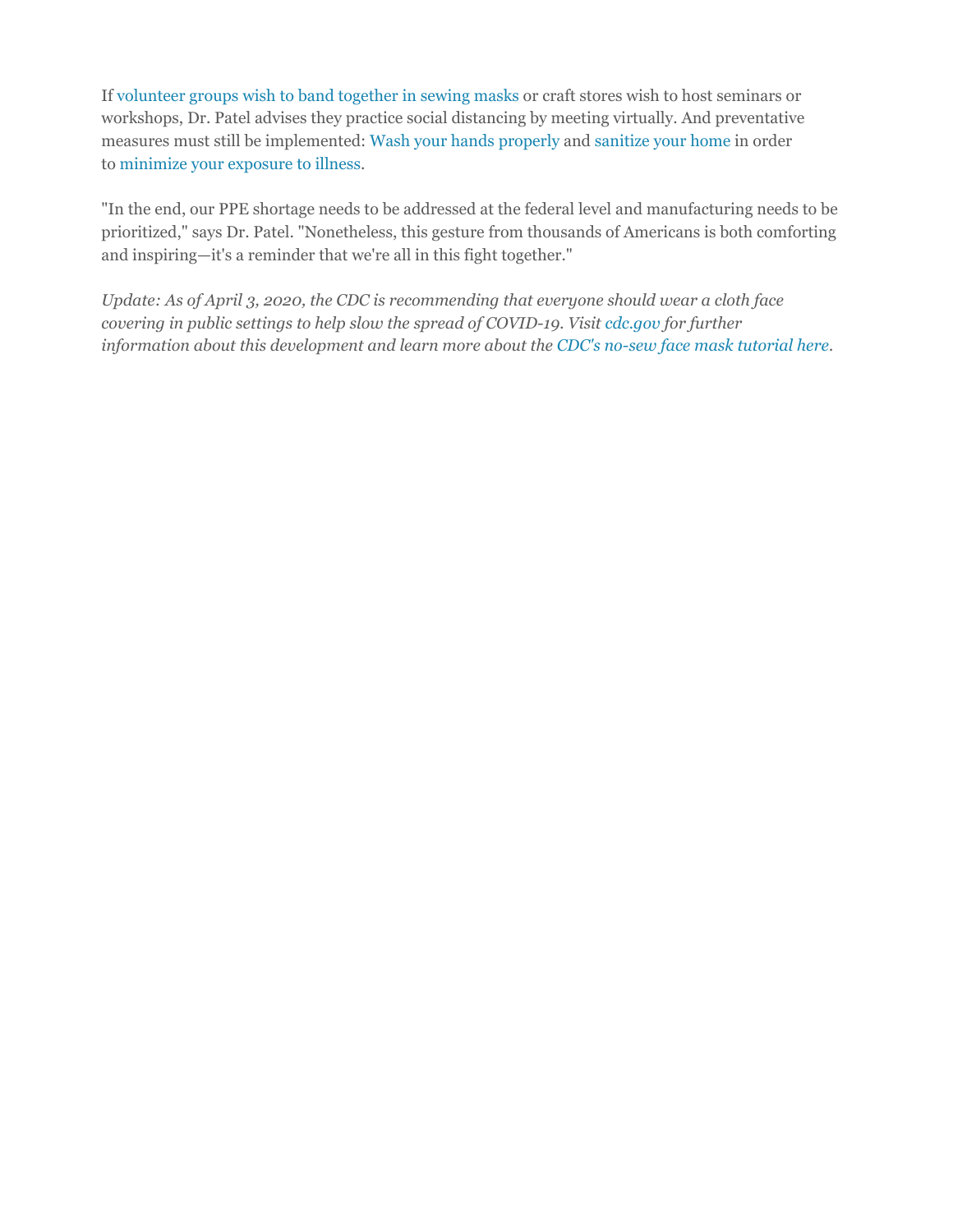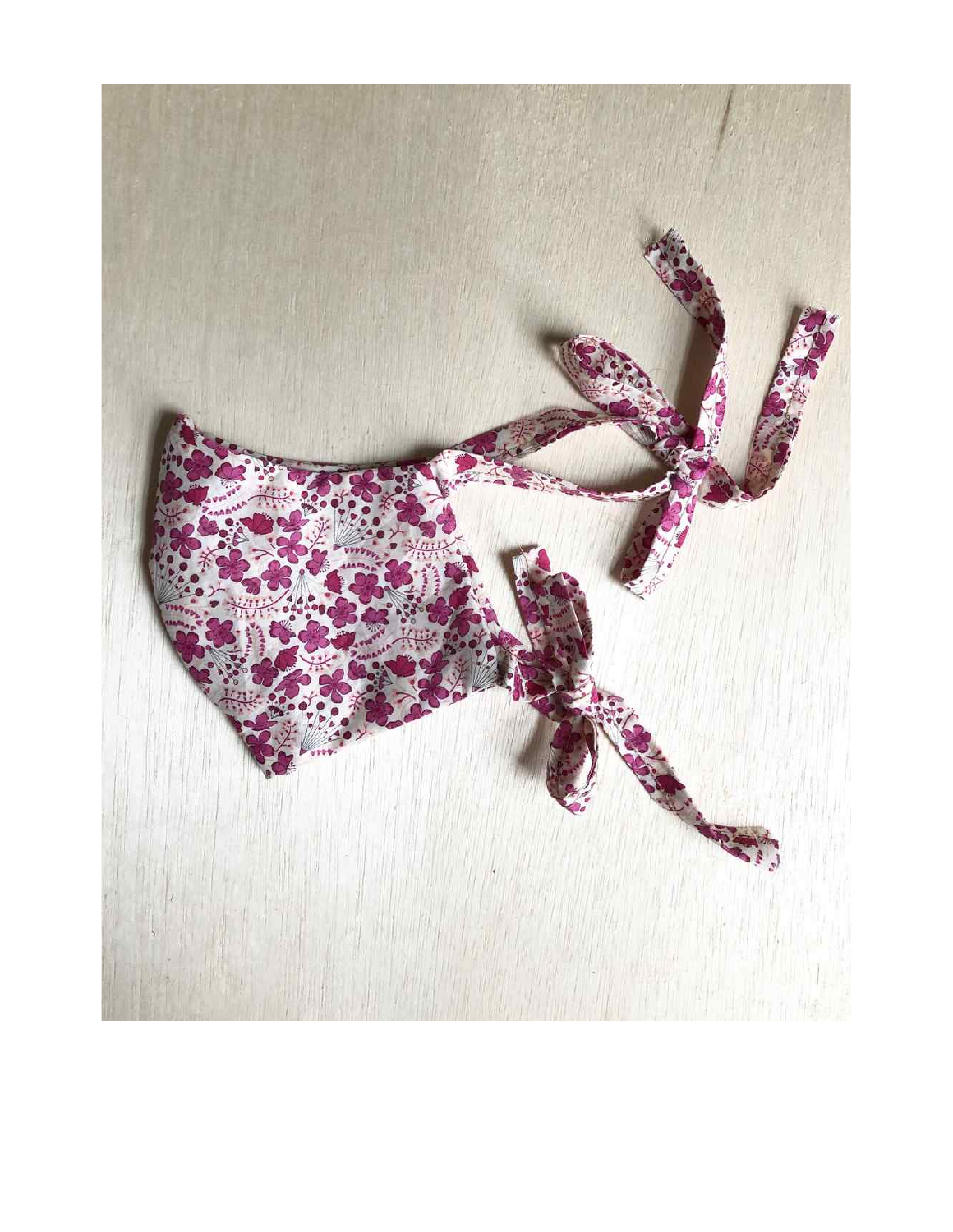

## MATERIALS

Medical face mask template